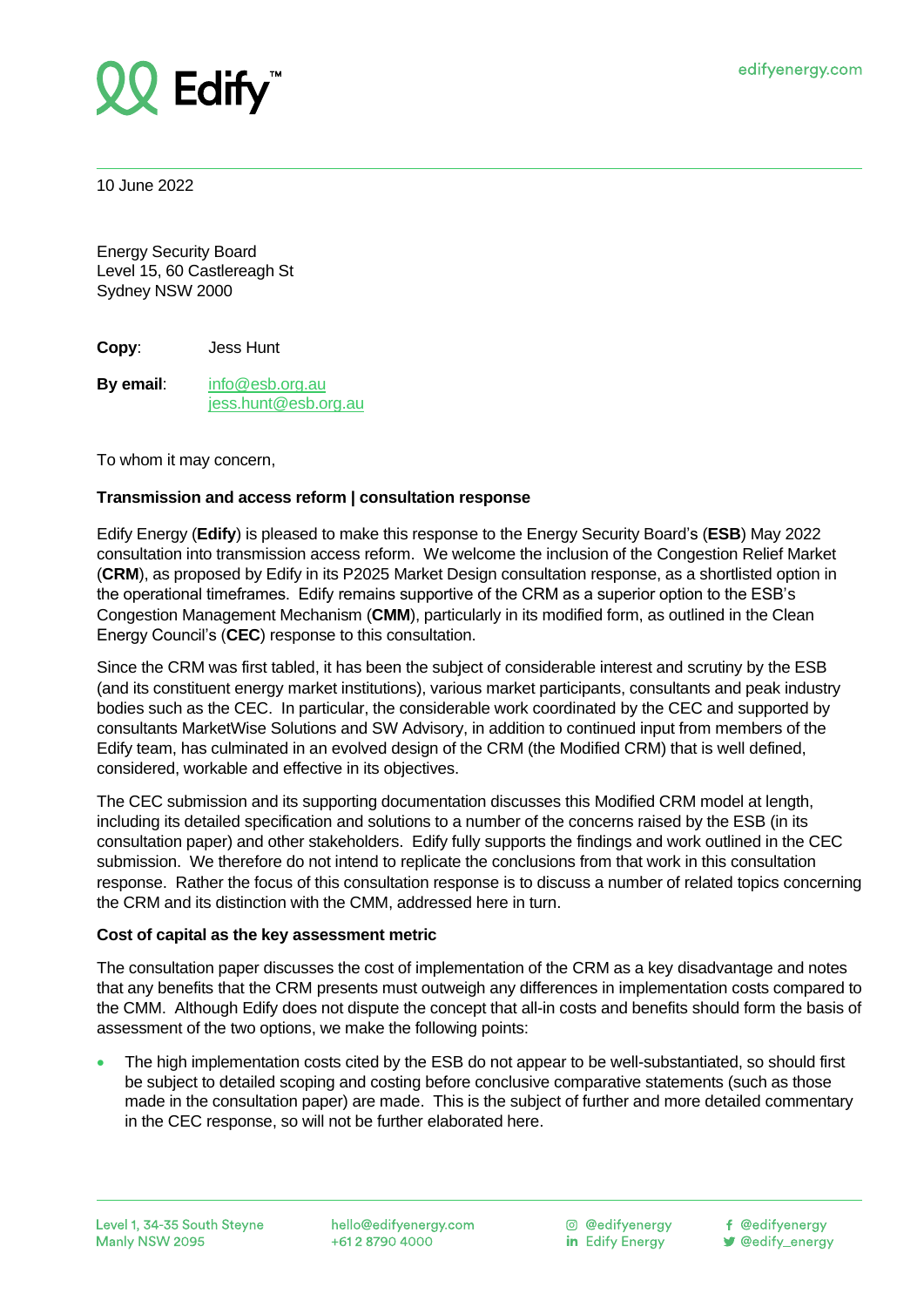

• When considering costs and benefits, differences between the cost of capital of the two models for all the future necessary investment in the sector should be a key focus of assessment, as even small differences in this value are likely to have a monetary consequence (and flow-through cost to consumers) that outweighs considerations such as implementation costs. Given that the majority of investment into new generation and transmission projects will be characterised by projects with high upfront but low ongoing cost profiles, the economics of these projects is particularly sensitive to changes in the cost of capital, so all reform efforts should be acutely focussed on driving this lower. Higher returns on capital invested will ultimately result in higher requirements to recover money from the market and therefore higher overall lifetime costs borne by end consumers.

In its experience developing and financing renewable and storage projects in the National Electricity Market (**NEM**), Edify is of the strong opinion that the CMM will serve to increase areas of uncertainty and therefore risk to projects, when assessing their value and bankability compared to the status quo and the Modified CRM. This will translate into increases in the cost of capital for projects, with consequential lifetime sector cost increases as alluded to above.

Long-term forecasts of captured power prices and Marginal Loss Factors (**MLFs**) already represent key areas of risk when assessing a project's value over its 30+ years of assumed operational life. They typically rely on the use of complex linear programming models and a myriad of input assumptions (e.g. commodity prices, demand profiles, technology costs, power flow approximations, and endogenous views of network and generation capacity evolution) to derive deterministic sets of outputs that are then stress-tested using scenario and sensitivity analysis. Given the uncertainty associated with both input assumptions and model formulation, investors accept considerable risk when deriving these long-term views of the fundamental basis of the revenue potential of projects. It is for this reason that offtake agreements (which essentially serve to transfer market risks from projects to offtakers), materially reduce the cost of capital for projects through a combination of more favourable debt terms and lower return expectations for equity investors.

The proposed CMM will substantially increase these market and forecasting risks by introducing an additional assessment variable and source of revenue uncertainty. It will necessitate views to be taken by project financiers (debt and equity) related to the magnitude of both the congestion charge and the congestion rebate, as well as how these variables may evolve over time as the capacity mix and power flows change (among other things). It will require modelling of a more complex nature again to those indicated above, where highly locational specific views (relying on increasingly spurious assumptions over time) will be needed to reasonably assess net settlement outcomes. It will create further dependency on third-party modelling consultants or a considerable investment into internal expertise and capability to form these views. The mandatory nature of this mechanism means it will require assessment by all projects, not just those seeking a congestion remediation option, with the increased uncertainty and cost of capital implications therefore being sector wide, not just contained to a subset of affected projects. Ultimately, the proposed CMM will result in increased volatility and risks in returns for both existing and future projects, which in-turn will increase the cost of capital for all projects from both an equity and debt standpoint.

The Modified CRM on the other hand is a voluntary scheme with changes to settlement outcomes being wholly dependent on participation in the market. So as a worst case (assuming zero participation) it will maintain a neutral risk position to the status quo and will not require any further assessment or modelling to be undertaken by prospective project proponents and financiers. It does however expand the suite of options available to those projects within constrained areas (either now or in the future). From an investment perspective, this line of sight to credible, but non-invasive, constraint remediation options will assist in remediating perceived risks concerning constraints (present or future) so serves to reduce the cost of capital to projects.

Edify therefore requests that a considered assessment is undertaken to determine appropriate cost of capital metrics to be used when assessing the long-term sectoral impact of each option and forming the basis of cost-benefit analysis.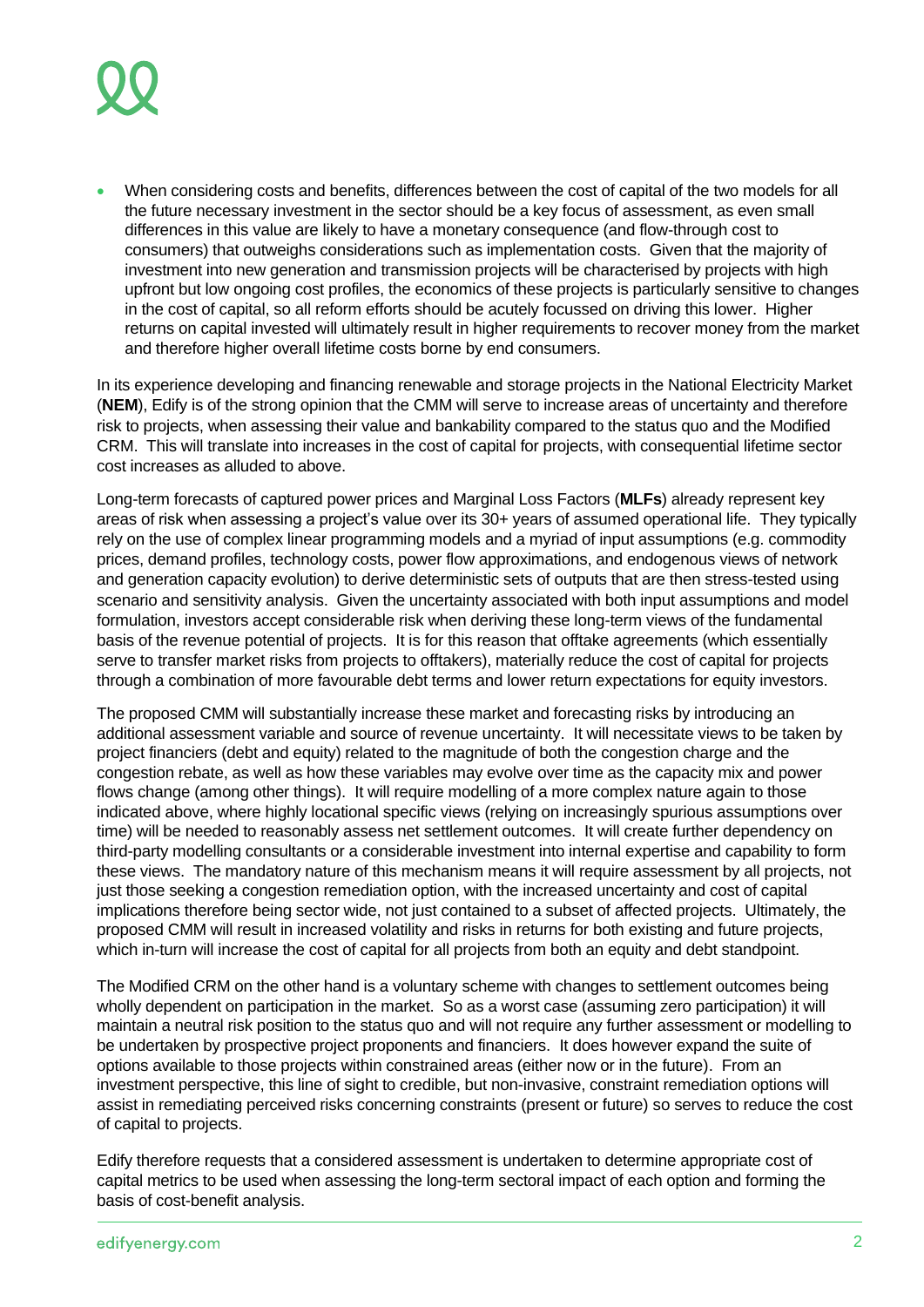# **Implications of the CMM for incumbent projects**

The mandatory nature of the CMM has a number of implications for incumbent projects in the NEM, two of which will be touched on here:

- The consultation paper alludes to the criticism directed at the CMM concerning existing long-term contractual positions and the introduction of basis risk, but suggests that renegotiation or impacts will be limited. Edify does not agree to this limited impact view. For instance, most offtake agreements will contain clauses that oblige the generator to maximise generation (typically above a negative price threshold or when otherwise under direction to withhold generation). The post-dispatch settlement nature of the CMM means that projects will remain obliged to maximise generation, even in instances where they will be penalised with congestion charges, but will be liable for the cost of this congestion charge while still settling with the offtaker under a fixed-floating price swap (where the floating price is the Regional Reference Price (**RRP**)). Where Change in Law clauses are triggered with the introduction of the CMM, the balance of power in any negotiations will rest with the offtaker as to how (if at all), it is willing to share the cost of congestion charges (and share in any rebate) or whether it is open to amending maximise generation obligations to remedy the project's newfound basis risk. The Modified CRM on the other hand, being a voluntary market, is far more conducive to constructive and mutually beneficial negotiations between projects and offtakers (without a clear balance of power resting with a single party) to take opportunity of the presence of a local congestion relief provider and whether submitting bids into the CRM and at what price / volume is in the interests of both parties.
- Another key set of contracts are financing agreements, where items that structurally affect the revenue or risk basis of projects are likely to trigger financing covenants under these agreements. This at a minimum will prompt a reforecasting of a project's cashflows, accounting for the congestion charges and rebates and in the worst case could trigger financial defaults, which could result in cash sweeps, recapitalisation or solvency concerns. This is likely to be highly disruptive to the sector and will erode confidence for all incumbent investors in the market related to the willingness for regulators to amend rules, which have the potential to affect legacy investments in ways that could not have been contemplated at the time of investment. The Modified CRM does not have this issue as, being voluntary, it at worst maintains the status quo and at best presents an opportunity to improve a project's revenue position.

# **Mechanisms to value power system stability services**

Edify, in its original submission of the CRM in response to the ESB's P2025 April 2021 options paper, outlined a methodology for how the CRM could value power system stability services. This methodology involved providing a mathematical equivalence for energy that is curtailed due to thermal limits and the expansion of stability related limits. On subsequent consultation with SW Advisory through the CEC, the technical advice has been to proceed with the Modified CRM, which resolves deviations from energy dispatch only. It was identified that Hydro Tasmania's rule change request for a Synchronous Services market has superior integration features with the existing NEM dispatch engine (**NEMDE**) and is therefore a better market mechanism to dynamically value power system stability services.

We also note the potential for the use of non-market ancillary service (**NMAS**) contracts to value system stability services through more static bilateral contracts, where the framework for awarding these contracts should be transparent and aligned with the sector's interests.

# **Investment timeframe considerations**

Edify generally takes a view that raising the information and knowledge base of the sector is the best initial reform option, prior to any interventions or changes to market design. In respect of the options tabled in the investment timeframe, our views are consistent with this principle. Edify supports the position set out by the CEC, in terms of introducing practical information measures, such as greater transparency on network